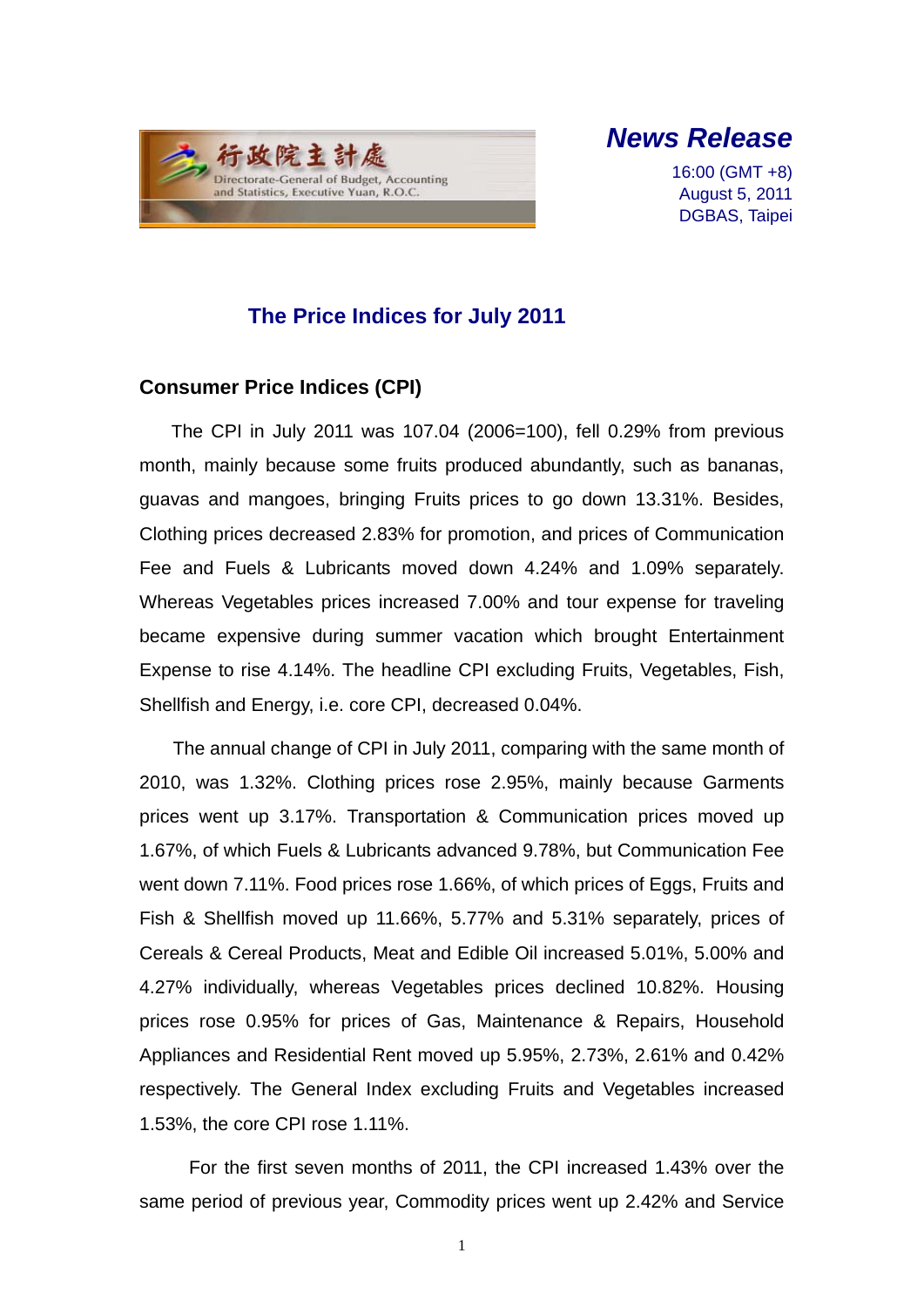#### prices moved up 0.65%. The core CPI increased 1.01%.



#### **CPI for Households in Different Disposable Income Groups**

In July 2011, the CPI for Lowest 20% Disposable Income Group went up 1.24% comparing with the same month of 2010, CPI for Middle 60% Disposable Income Group and CPI for Highest 20% Disposable Income Group advanced 1.31% and 1.33% individually.

#### **Wholesale Price Indices (WPI)**

The WPI in July 2011 decreased 0.23% from previous month, mainly because prices of Farm Products, Petroleum & Coal Products and Basic Metal declined 7.33%, 1.21% and 0.68% separately. The WPI for Domestic Sales Excluding Imports went down 0.80%. Import price index increased 0.22%, while Export price index moved down 0.15%.

The annual change of WPI in July 2011, comparing with the same month of 2010, was 4.00%. Mainly because prices of Crude Petroleum & Natural Gas, Petroleum & Coal Products, Chemical Material and Basic Metal went up 36.52%, 22.80%, 18.44% and 6.02% respectively, whereas prices of Electronic Parts & Components decreased 10.26%. The WPI for Domestic Sales Excluding Imports rose 6.11%. Import price index moved up 7.43%,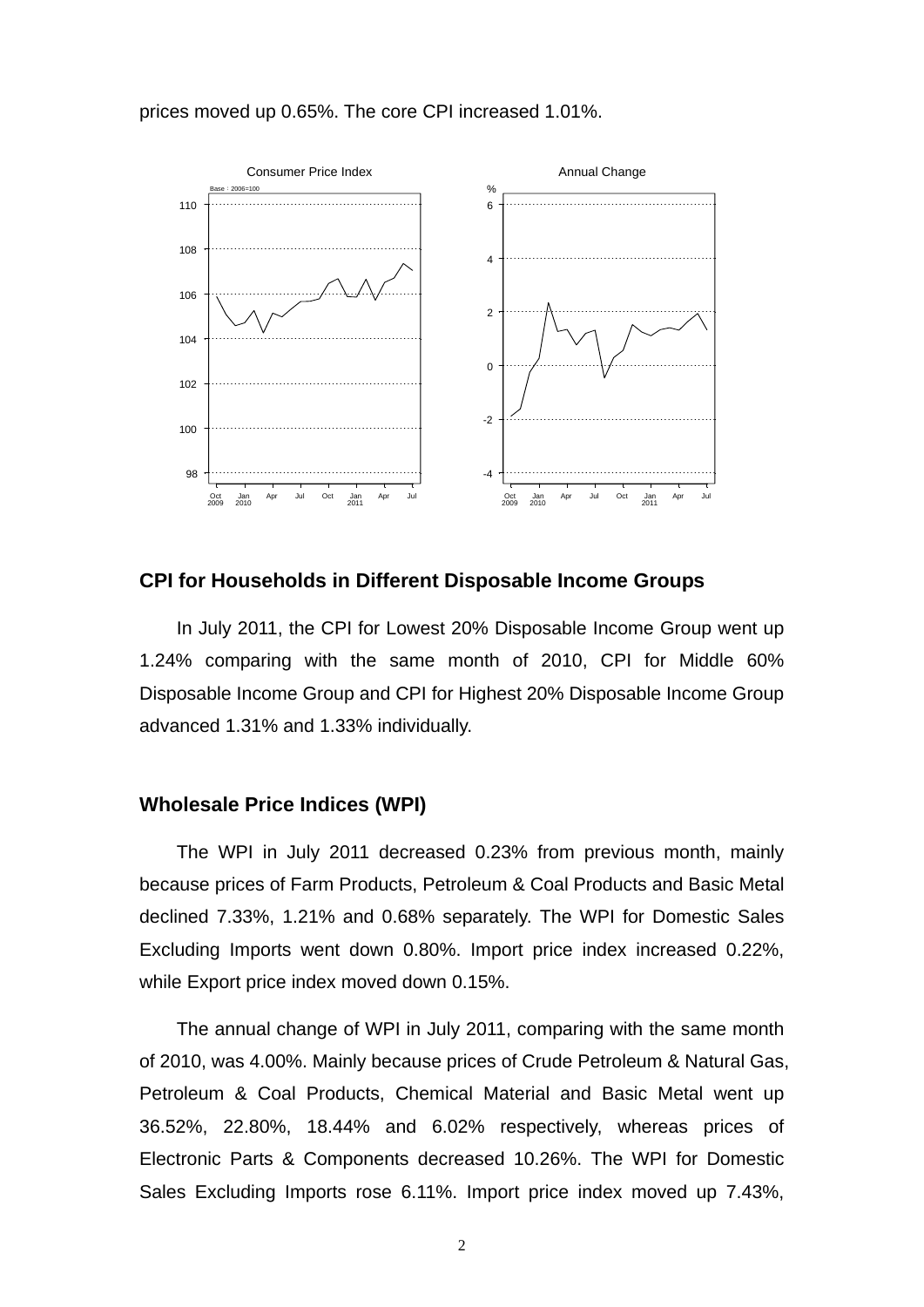while Export price index moved down 1.61%.

For the first seven months of 2011, the WPI increased 3.94% compared with the same period of previous year, of which the Import price index went up 7.13%, whereas Export price index moved down 1.30%.



#### **Statistical Tables**

Table1 The Changes of Consumer Price Indices Table2 The Changes of Wholesale Price Indices Table3 The Changes of Import Price Indices Table4 The Changes of Export Price Indices

#### **For Further Information:**

*Statistics Database:* http://eng.stat.gov.tw/ *DGBAS* news releases on the Internet: http://eng.dgbas.gov.tw/ *Tel:* +886-2-23803449; *Fax:* +886-2-23803465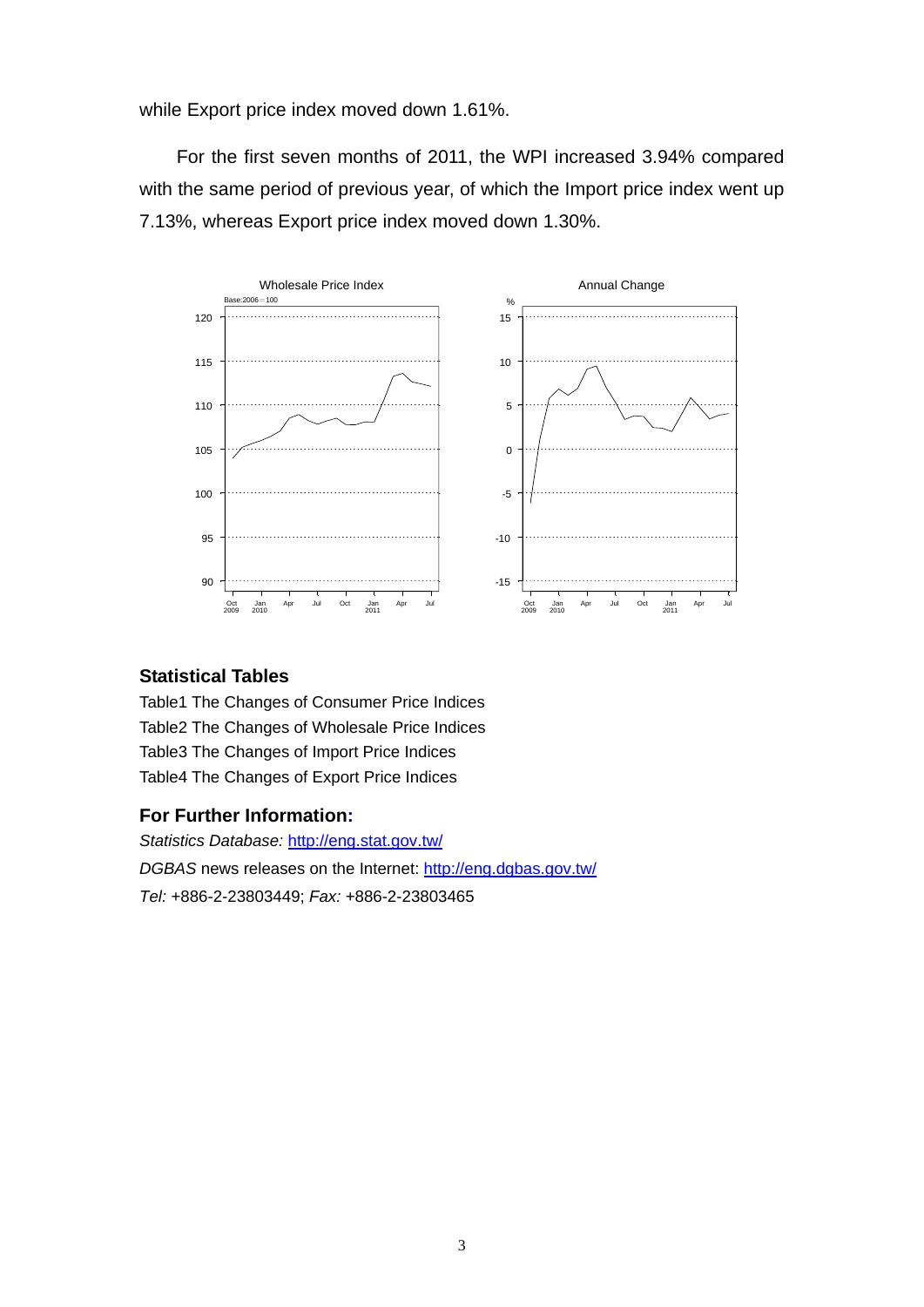# Table 1 The Changes of Consumer Price Indices

July 2011

|                                                                             | Weight<br>$(\%0)$ | Index of<br><b>July 2011</b><br>$(2006=100)$ | Compared<br>with<br>Previous | Compared<br>with the<br>Same        | The First Seven<br>Months of 2011<br>Compared with |
|-----------------------------------------------------------------------------|-------------------|----------------------------------------------|------------------------------|-------------------------------------|----------------------------------------------------|
| Groups                                                                      |                   |                                              | Month<br>$(\% )$             | Month of<br>Previous<br>Year $(\%)$ | the Same Period<br>of Previous Year<br>(% )        |
|                                                                             |                   |                                              |                              |                                     |                                                    |
| General Index                                                               | 1,000.00          | 107.04                                       | $-0.29$                      | 1.32                                | 1.43                                               |
| <b>Basic Group</b>                                                          | 260.82            |                                              |                              |                                     |                                                    |
| 1. Food                                                                     | 19.72             | 113.56<br>121.84                             | $-0.79$<br>$-0.18$           | 1.66<br>5.01                        | 2.31<br>3.16                                       |
| Cereals & Cereal Products                                                   | 23.08             | 125.48                                       | 0.94                         | 5.00                                | 4.33                                               |
| Meat                                                                        | 2.00              | 121.03                                       | 2.24                         | 11.66                               | 3.00                                               |
| Eggs<br>Fish & Shellfish                                                    | 16.71             | 141.92                                       | 0.06                         | 5.31                                | 7.35                                               |
|                                                                             | 24.81             | 95.98                                        | 7.00                         | $-10.82$                            | $-5.35$                                            |
| Vegetables<br>Fruits                                                        | 27.59             | 95.44                                        | $-13.31$                     | 5.77                                | 7.78                                               |
| Edible Oil                                                                  | 1.70              | 147.13                                       | $-0.31$                      | 4.27                                | 4.08                                               |
| 2. Clothing                                                                 | 41.72             | 108.84                                       | $-2.83$                      | 2.95                                | 2.41                                               |
| Garments                                                                    | 26.97             | 105.75                                       | $-4.39$                      | 3.17                                | 2.72                                               |
| 3. Housing                                                                  | 279.47            | 104.06                                       | $-0.09$                      | 0.95                                | 0.70                                               |
| <b>Residential Rent</b>                                                     | 185.40            | 101.00                                       | 0.07                         | 0.42                                | 0.34                                               |
| Maintenance & Repairs                                                       | 14.78             | 110.51                                       | 0.02                         | 2.73                                | 2.14                                               |
| Household Appliances                                                        | 27.89             | 107.05                                       | 0.05                         | 2.61                                | 1.89                                               |
| Household Operations <sup>1</sup>                                           | 14.53             | 96.51                                        | $-3.71$                      | 0.50                                | 1.01                                               |
| Water, Electricity & Gas Supply                                             | 36.87             | 117.99                                       | 0.32                         | 1.64                                | 0.83                                               |
| Gas                                                                         | 9.70              | 128.09                                       | 1.14                         | 5.95                                | 1.65                                               |
| 4. Transportation & Communication                                           | 140.42            | 103.68                                       | $-1.07$                      | 1.67                                | 1.87                                               |
| Fuels & Lubricants                                                          | 32.55             | 120.36                                       | $-1.09$                      | 9.78                                | 8.67                                               |
| <b>Communication Fee</b>                                                    | 31.77             | 87.28                                        | $-4.24$                      | $-7.11$                             | $-5.08$                                            |
| 5. Medicines & Medical Care                                                 | 47.41             | 109.68                                       | $-0.02$                      | 2.38                                | 1.84                                               |
| Medicines & Health Food                                                     | 10.62             | 131.59                                       | $-0.14$                      | 7.23                                | 6.81                                               |
| 6. Education & Entertainment                                                | 171.48            | 101.83                                       | 1.55                         | 0.66                                | 0.68                                               |
| <b>Educational Expense</b>                                                  | 111.25            | 98.31                                        | 0.04                         | 0.15                                | $-0.18$                                            |
| Entertainment Expense                                                       | 60.22             | 108.21                                       | 4.14                         | 1.50                                | 2.18                                               |
| 7. Miscellaneous                                                            | 58.68             | 110.90                                       | $-0.40$                      | 0.53                                | 0.86                                               |
| Tobacco & Betelnut                                                          | 14.65             | 132.86                                       | $-1.33$                      | 2.54                                | 2.27                                               |
| <b>Personal Care Services</b>                                               | 14.78             | 99.48                                        | $-0.20$                      | 0.07                                | 0.27                                               |
| Commodity and Service Groups                                                |                   |                                              |                              |                                     |                                                    |
| 1. Commodity                                                                | 437.11            | 110.43                                       | $-0.94$                      | 2.21                                | 2.42                                               |
| (Excluding Food)                                                            | 264.95            | 108.05                                       | $-0.73$                      | 2.58                                | 2.08                                               |
| Non-durable Consumer Goods                                                  | 299.12            | 115.60                                       | $-0.88$                      | 2.62                                | 3.18                                               |
| (Excluding Food)                                                            | 126.96            | 117.88                                       | $-0.41$                      | 3.87                                | 3.52                                               |
| Semi-durable Consumer Goods                                                 | 62.85             | 105.56                                       | $-2.04$                      | 2.49                                | 1.86                                               |
| <b>Durable Consumer Goods</b>                                               | 75.14             | 92.33                                        | $-0.14$                      | $-0.03$                             | $-0.73$                                            |
| 2. Service                                                                  | 562.89            | 104.18                                       | 0.25                         | 0.61                                | 0.65                                               |
| Food                                                                        | 88.66             | 112.80                                       | 0.12                         | 1.63                                | 1.14                                               |
| Housing                                                                     | 209.54            | 100.71                                       | $-0.19$                      | 0.45                                | 0.40                                               |
| Transportation & Communication                                              | 76.99             | 98.28                                        | $-1.32$                      | $-1.74$                             | $-0.95$                                            |
| <b>Medical Care</b>                                                         | 33.02             | 103.73                                       | 0.01                         | 0.60                                | 0.15                                               |
| Education & Entertainment                                                   | 129.64            | 108.82                                       | 2.00                         | 1.51                                | 1.79                                               |
| Miscellaneous                                                               | 23.83             | 99.57                                        | $-0.06$                      | 0.08                                | 0.19                                               |
| Special Groups                                                              |                   | 107.65                                       | $-0.06$                      | 1.53                                | 1.41                                               |
| General Index Excluding Fruits & Vegetables<br>General Index Excluding Food | 947.60<br>739.18  | 104.64                                       | $-0.10$                      | 1.19                                | 1.10                                               |
| General Index Excluding Fruits, Vegetables,                                 |                   |                                              |                              |                                     |                                                    |
| Fish, Shellfish & Energy                                                    | 866.64            | 106.06                                       | $-0.04$                      | 1.11                                | 1.01                                               |

Note: 1.includes nannies, housecleaning expenses and services paid for keeping household running efficiently. 2.All data are subject to revision 3 months after original publication due to late reports and corrections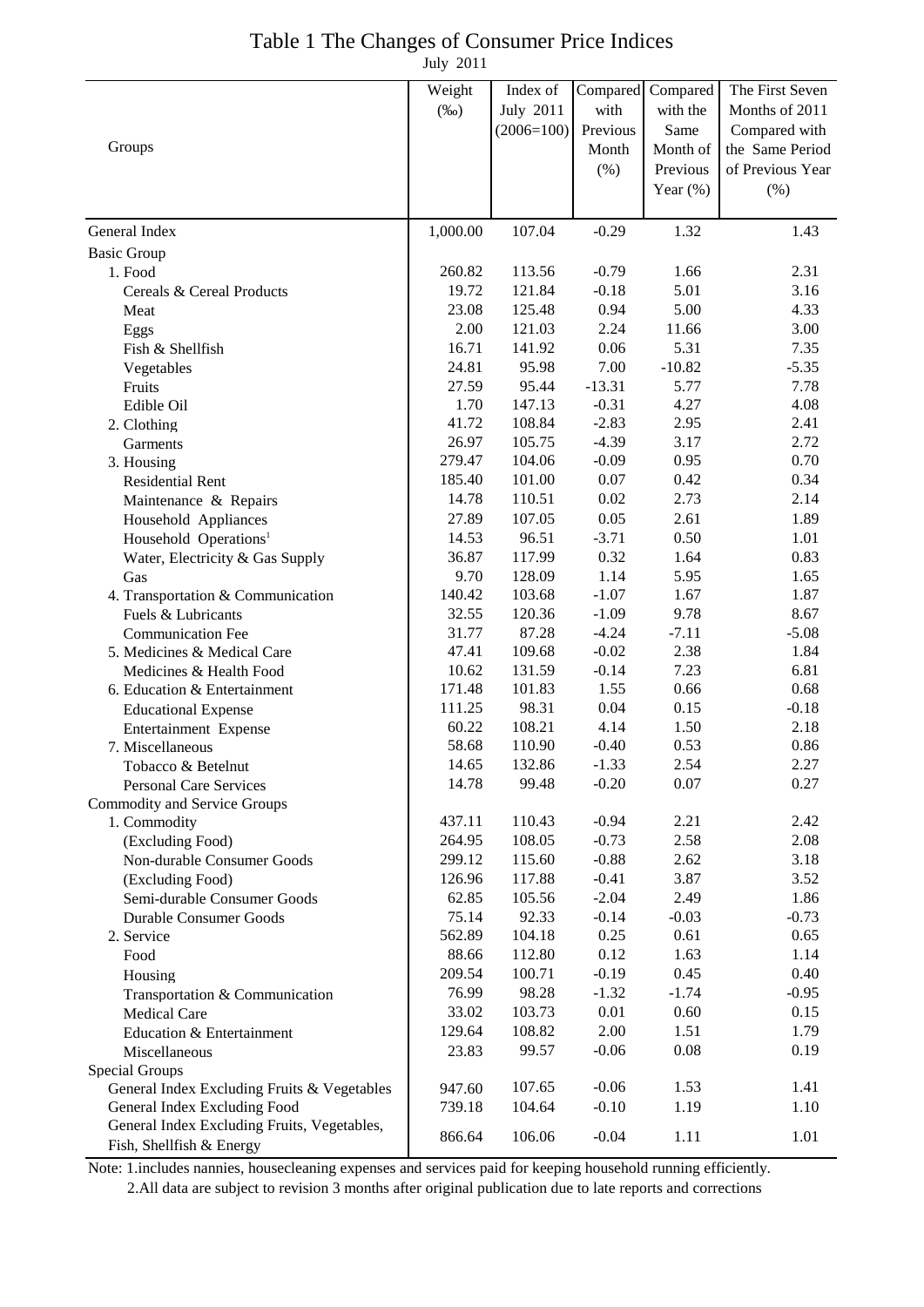### Table 2 The Changes of Wholesale Price Indices

July 2011

| Groups                                           | Weight       | Index of July    | Compared           | Compared     | The First Seven  |
|--------------------------------------------------|--------------|------------------|--------------------|--------------|------------------|
|                                                  | $(\%0)$      | 2011             | with               | with the     | Months of 2011   |
|                                                  |              | $(2006=100)$     | Previous           | Same         | Compared with    |
|                                                  |              |                  | Month              | Month of     | the Same Period  |
|                                                  |              |                  | (% )               | Previous     | of Previous Year |
|                                                  |              |                  |                    | Year $(\%)$  | (% )             |
| General Index                                    | 1,000.00     | 112.11           | $-0.23$            | 4.00         | 3.94             |
| <b>Domestic Sales Excluding Imports</b>          | 307.86       | 117.65           | $-0.80$            | 6.11         | 5.92             |
| Imports                                          | 327.09       | 123.37           | 0.22               | 7.43         | 7.13             |
| Exports                                          | 365.05       | 95.69            | $-0.15$            | $-1.61$      | $-1.30$          |
| <b>Basic Group</b>                               |              |                  |                    |              |                  |
| 1. Agriculture, Forestry, Fishing & Animal       | 27.15        | 140.19           | $-4.28$            | 9.76         | 10.18            |
| <b>Husbandry Products</b>                        |              |                  |                    |              |                  |
| (1) Farm Products                                | 12.87        | 125.49           | $-7.33$            | 6.96         | 11.38            |
| (2) Poultry & Livestock Products                 | 6.60         | 142.75           | 2.12               | 6.91         | 5.46             |
| (3) Forest Products                              | 0.41         | 115.63           | $-5.69$            | 3.00         | 3.37             |
| (4) Fishery Products                             | 7.27         | 163.52           | $-4.51$            | 16.77        | 12.66            |
| 2. Quarrying & Mineral Products                  | 57.59        | 168.73           | 0.75               | 26.55        | 25.17            |
| (1) Crude Petroleum & Natural Gas                | 45.78        | 161.71           | 1.30               | 36.52        | 26.38            |
| (2) Sand, Stone & Clay Quarrying                 | 2.56<br>9.25 | 101.50           | $-0.03$            | $-1.65$      | $-4.78$          |
| (3) Other Mineral Products                       | 890.99       | 226.49           | $-0.97$            | 4.14         | 25.97            |
| 3. Manufacturing Products                        | 18.50        | 106.18<br>133.12 | $-0.18$<br>$-0.29$ | 1.94<br>6.85 | 2.03             |
| $(1)$ Foods                                      | 5.34         | 103.91           | 1.46               | 1.30         | 6.67<br>$-0.99$  |
| (2) Beverages<br>(3) Tobaccos                    | 2.49         | 123.27           | 2.90               | 5.37         | 2.87             |
| (4) Textile Products                             | 21.67        | 129.00           | $-1.35$            | 10.97        | 17.94            |
| (5) Wearing Apparel & Clothing Accessories       | 4.65         | 101.15           | 0.13               | 2.49         | 1.14             |
| (6) Leather, Fur & Related Products              | 4.97         | 111.68           | 0.50               | $-1.25$      | $-0.02$          |
| (7) Wood & Bamboo Products                       | 2.15         | 114.97           | $-0.40$            | $-1.87$      | $-0.15$          |
| (8) Pulp, Paper, Paper Products & Printed Matter | 15.11        | 120.80           | $-0.77$            | $-0.49$      | 0.98             |
| (9) Petroleum & Coal Products                    | 54.63        | 142.01           | $-1.21$            | 22.80        | 17.98            |
| (10)Chemical Material                            | 91.92        | 131.09           | 0.02               | 18.44        | 14.97            |
| (11) Chemical Products & Medical Goods           | 28.00        | 111.24           | 0.32               | 1.42         | 1.67             |
| (12) Rubber & Plastic Products                   | 22.42        | 116.32           | 0.09               | 1.76         | 2.04             |
| (13) Non-metallic Mineral Products               | 13.93        | 105.40           | $-1.10$            | $-2.06$      | $-1.22$          |
| $(14)$ Basic Metal                               | 84.77        | 124.68           | $-0.68$            | 6.02         | 7.44             |
| (15) Fabricated Metal Products                   | 42.26        | 113.31           | $-0.40$            | $-0.69$      | 1.73             |
| (16) Electronic Parts & Components               | 261.17       | 73.09            | $-0.16$            | $-10.26$     | $-9.53$          |
| (17) Computer, Electronic & Optical Products     | 64.22        | 74.81            | $-0.31$            | $-8.46$      | $-8.70$          |
| (18) Electrical Equipment                        | 34.70        | 110.16           | 0.79               | 3.53         | 2.54             |
| (19) Machinery & Equipment                       | 67.61        | 111.09           | 0.69               | $-1.15$      | $-0.50$          |
| (20) Transport Equipment & Parts                 | 34.78        | 108.85           | 0.49               | 0.08         | 0.91             |
| (21) Furniture & Fixtures                        | 5.20         | 108.03           | 1.60               | $-1.01$      | $-1.18$          |
| (22) Miscellaneous Products                      | 10.51        | 109.51           | 0.54               | 0.70         | 1.41             |
| 4. Water Supply, Electricity & Gas               | 24.28        | 133.58           | 0.07               | 1.34         | 0.65             |
| By Stage of Processing                           |              |                  |                    |              |                  |
| 1.Raw Materials                                  | 138.48       | 158.82           | 0.14               | 22.75        | 19.68            |
| 2. Intermediate Materials                        | 356.29       | 113.08           | $-0.34$            | 2.12         | 2.75             |
| 3. Finished Goods                                | 140.17       | 110.24           | $-0.62$            | 0.89         | 1.29             |
| (1) Capital Goods                                | 53.38        | 107.97           | 0.47               | $-1.61$      | $-0.67$          |
| (2) Consumer Goods                               | 86.79        | 111.15           | $-1.26$            | 2.44         | 2.48             |
| Special Groups                                   |              |                  |                    |              |                  |
| <b>Domestic Sales</b>                            | 634.95       | 120.32           | $-0.27$            | 6.79         | 6.54             |
| <b>Domestic Products</b>                         | 672.91       | 106.54           | $-0.49$            | 2.18         | 2.25             |
| Non-Heavy Chemical Industrial Products           | 166.01       | 115.56           | 0.10               | 2.49         | 3.79             |
| Heavy Chemical Industrial Products               | 724.98       | 104.06           | $-0.25$            | 1.79         | 1.59             |

Note: All data are subject to revision 3 months after original publication due to late reports and corrections by respondents.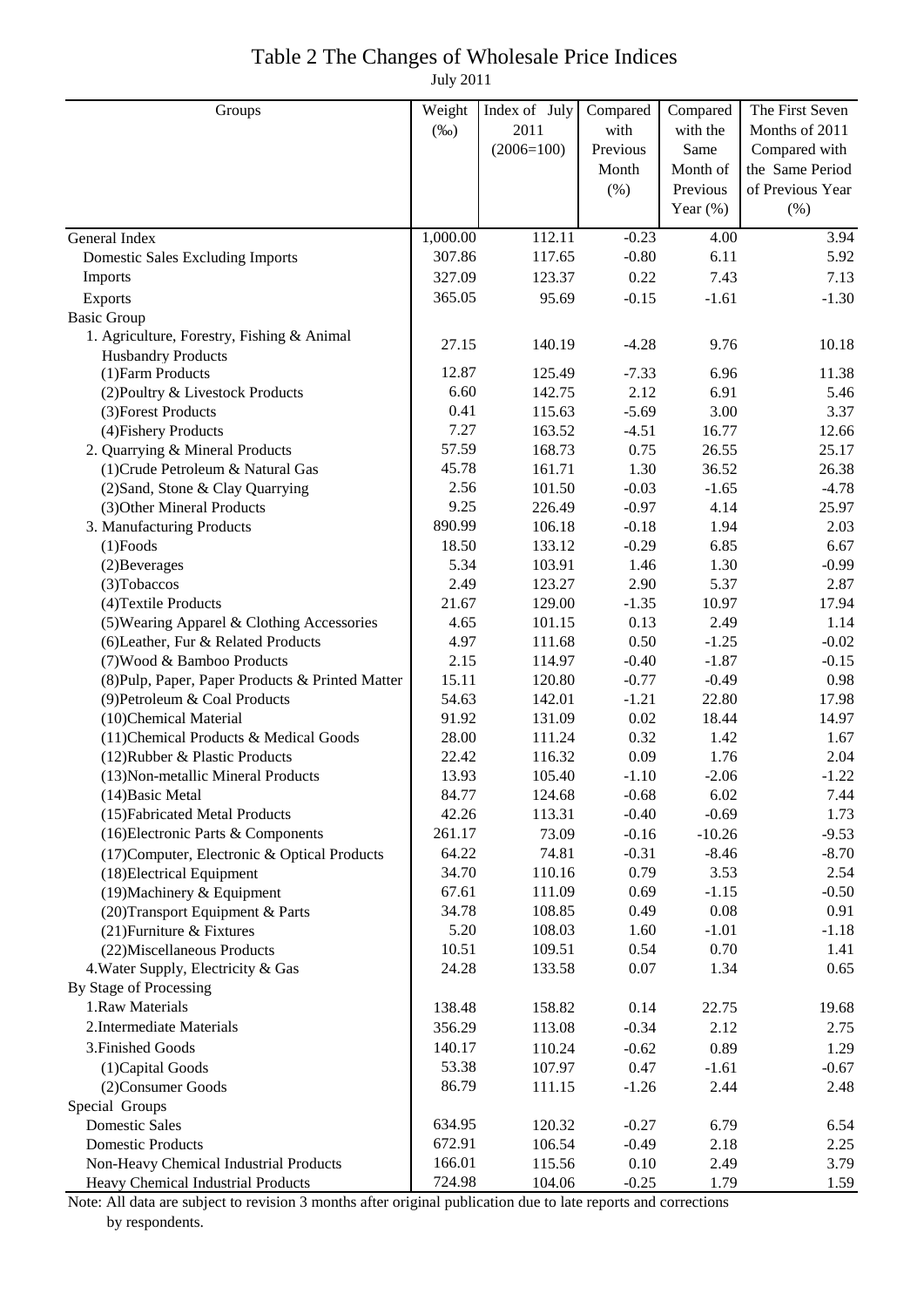## Table 3 The Changes of Import Price Indices

July 2011

|                                                       | Weight<br>$(\%0)$ | Index of<br><b>July 2011</b> | Compared<br>with | Compared<br>with the | The First<br>Seven |
|-------------------------------------------------------|-------------------|------------------------------|------------------|----------------------|--------------------|
|                                                       |                   | $(2006=100)$                 | Previous         | Same                 | Months of          |
|                                                       |                   |                              | Month            | Month of             | 2011               |
| Groups                                                |                   |                              | (% )             | Previous             | Compared           |
|                                                       |                   |                              |                  | Year $(\% )$         | with the           |
|                                                       |                   |                              |                  |                      | Same Period        |
|                                                       |                   |                              |                  |                      | of Previous        |
| Basic Group (on N.T.D. Basis)                         |                   |                              |                  |                      | Year $(\%)$        |
| General Index                                         | 1,000.00          | 123.37                       | 0.22             | 7.43                 | 7.13               |
| 1. Animal, Vegetable Products & Prepared<br>Foods     | 34.64             | 152.69                       | 1.18             | 14.44                | 12.06              |
| 2. Mineral Products & Nonmetallic Mineral<br>Products | 208.51            | 169.40                       | 0.14             | 26.25                | 24.38              |
| 3. Textiles & Textile Articles                        | 13.85             | 140.51                       | $-4.75$          | 17.25                | 31.79              |
| 4. Wood, Paper, Pulp & Articles Thereof               | 17.93             | 118.74                       | $-1.38$          | $-3.57$              | $-0.10$            |
| 5. Chemicals, Plastics, Rubber & Articles<br>Thereof  | 147.68            | 123.78                       | 0.79             | 9.06                 | 6.80               |
| 6. Primary Metals & Articles Thereof                  | 118.38            | 125.04                       | 0.66             | 8.83                 | 7.47               |
| 7. Machinery, Optical & Precision Instruments         | 166.28            | 110.87                       | 0.31             | $-3.13$              | $-1.53$            |
| 8. Electronic Machinery                               | 258.41            | 78.77                        | $-0.27$          | $-8.50$              | $-7.79$            |
| 9. Transportation Equipment & Parts                   | 21.11             | 123.50                       | 1.51             | 0.15                 | 1.83               |
| 10. Miscellaneous Products                            | 13.21             | 118.10                       | $-0.13$          | $-2.02$              | 0.78               |
| Basic Group (on U.S.D. Basis)                         |                   |                              |                  |                      |                    |
| General Index                                         | 1,000.00          | 139.26                       | 0.22             | 19.74                | 17.80              |
| 1. Animal, Vegetable Products & Prepared<br>Foods     | 34.64             | 172.39                       | 1.18             | 27.56                | 23.20              |
| 2. Mineral Products & Nonmetallic Mineral<br>Products | 208.51            | 191.15                       | 0.15             | 40.73                | 36.78              |
| 3. Textiles & Textile Articles                        | 13.85             | 158.60                       | $-4.74$          | 30.70                | 44.86              |
| 4. Wood, Paper, Pulp & Articles Thereof               | 17.93             | 134.04                       | $-1.38$          | 7.49                 | 9.84               |
| 5. Chemicals, Plastics, Rubber & Articles<br>Thereof  | 147.68            | 139.74                       | 0.79             | 21.56                | 17.43              |
| 6. Primary Metals & Articles Thereof                  | 118.38            | 141.25                       | 0.66             | 21.30                | 18.14              |
| 7. Machinery, Optical & Precision Instruments         | 166.28            | 125.13                       | 0.31             | 7.98                 | 8.27               |
| 8. Electronic Machinery                               | 258.41            | 88.91                        | $-0.27$          | 1.98                 | 1.40               |
| 9. Transportation Equipment & Parts                   | 21.11             | 139.38                       | 1.51             | 11.64                | 11.97              |
| 10. Miscellaneous Products                            | 13.21             | 133.29                       | $-0.13$          | 9.22                 | 10.81              |

Note: All data are subject to revision 3 months after original publication due to late reports and corrections by respondents.